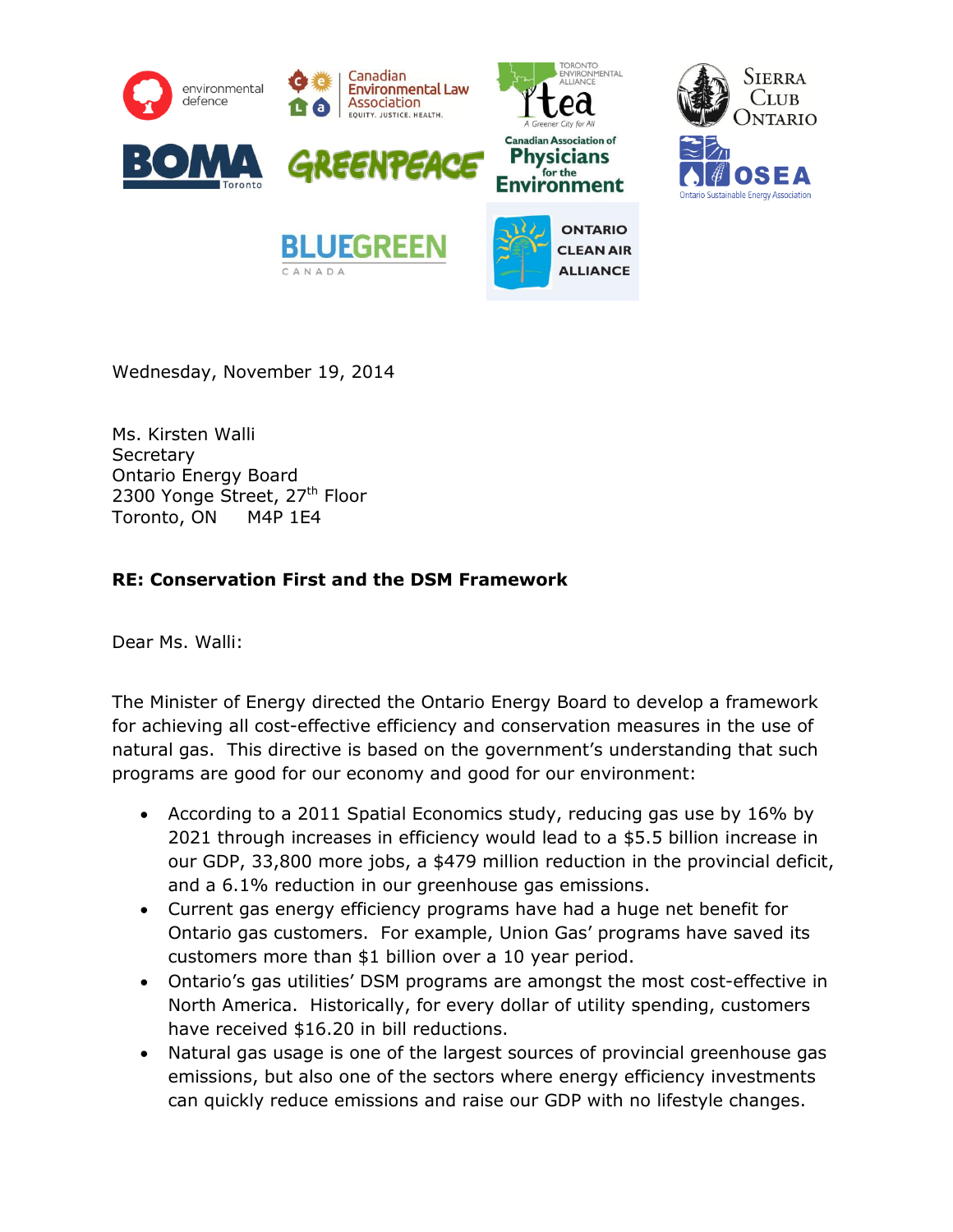Enbridge Gas Distribution calculates that the GHG emission reductions achieved by its programs over the past 18 years are the equivalent of taking 3.2 million cars off the road.

It is therefore critical that the OEB develop a robust regulatory framework for the acquisition of *all* cost effective conservation. To do so, the OEB needs to adopt the following principles:

- A clear statement that the objective is to obtain "all cost-effective conservation" without additional conditions or encumbrances.
- Targets based on strong empirical evidence, particularly high-quality studies of energy efficiency potential conducted by utilities and the knowledge gained by utilities through prior program delivery. Targets should flow from utility planning and reflect the goal of achieving deep reductions in gas use.
- No arbitrary budget caps placed on utility conservation programs. Instead, budgets should be based on plans produced by utilities that are designed to achieve all cost-effective conservation in a manner that will result in reasonable rate impacts for customers.
- Encouragement for utilities to offer conservation programs to large-volume gas customers to help them deepen their efficiency gains and to provide greater long-term incentives to pursue all cost-effective measures.
- DSM programs must also be accessible for low-income customers, including tenants in the private rental market, regardless of whether they are direct customers of the gas utility.
- Strong shareholder incentives for utilities to reward their pursuit of all costeffective conservation. These incentives represent a small fraction of the savings generated by utility programs (3 to 4%), but are key to driving good program design and execution. In particular, incentives should continue to be structured to reward utilities that outperform in achieving conservation goals.
- Use of a Societal Cost Test to account for the value of reducing costly greenhouse gas pollution and to incent progress toward achieving the government's GHG reduction targets. The SCT can also be used to improve programs for low-income residents and to drive "deeper" home retrofit programs that result in benefits such as increased property values and greater home comfort.

Given that Ontario's gas utilities have an exemplary track record of delivering costeffective programs, the OEB's focus should be on ensuring they continue to have the flexibility and earn the rewards that will maximize program potential.

Ontario has a terrific opportunity to build on success with this review of its hugely successful gas DSM programs, but only if the board continues to ensure that such